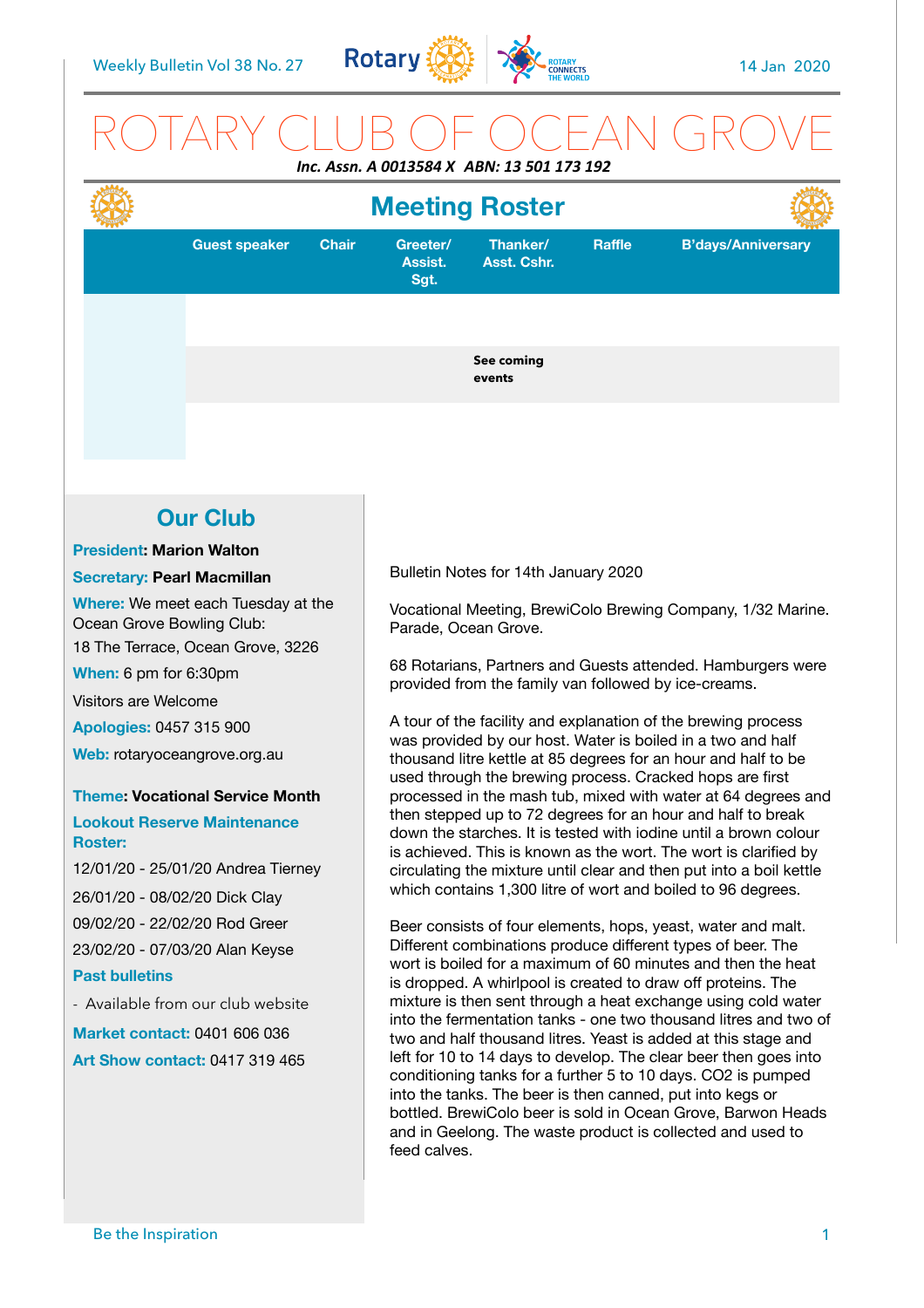## Members: Coming Events:

28th January, Fire Side dinners at members houses.

Saying of the week …

…………………………………………………

## Humour ……

## Links ……

[Rotary International:](https://www.rotary.org) [www.rotary.org](http://www.rotary.org)

[Rotary District 9780](http://rotary9780.org): [www.rotary9780.org](http://www.rotary9780.org)  [Footy Tipping](http://www.footytips.com.au) [www.footytips.com.au](http://www.footytips.com.au)

# Please remember:

- APOLOGIES ARE NECESSARY! IF YOU ARE UNABLE TO ATTEND A MEETING. THOSE WHO DO NOT CONFORM WILL BE SENT A BILL, AS THE CLUB HAS TO PAY IF NO APOLOGY IS REGISTERED.
- Members are reminded if you have any used stamps, could you please pass them on to Martin Geerings.

President Marion Walton thanked Lynne Carlson for organising the night. Chilli and Kay were thanked for hosting the event. Kay's parents and Sue were thanked for the food.

**Next week's meeting, 21st January,** is at the Pivotonian Cinema. The movie is 'Sorry We Missed You' which has been rated at four and half stars. The movie starts at 5.30 pm so arrive before that to purchase your tickets. Afterwards, dinner will be at Man Bo Restaurant, Senior's Buffet Dinner. Cost for movie is \$11, \$25 for the dinner.

The following week, 28th January, will comprise fire side dinners at members homes. Please see Pearl to add your name to the list if you can come. Partners are welcome. There will be eight people per dinner. Allocations will be distributed later. Guests will pay the host \$20 per head. Hosts can deduct costs and the surplus will be donated to Foundation.

Over \$12,200 was raised at the market to be donated to the National Disaster Appeal. An additional \$2,503 was raised at Driftwood Cafe plus \$655 raised at the Collendina Hotel.

John Paton also reported that members can make individual donations through Rotary at www.rawcs.org.au Select National Disaster Appeal and tag Victoria to keep your donations within this State.

Monday 27th January Rotary is holding a free ANZAC Day BBQ in Main Street. He needs about 12 people for a couple of hours to help cook, apply kids transfers, blow up balloons, etc. If you can help, contact John Paton.

### **Notes from Rod Bush:**

#### **Movie: Jan 21**

Movie is "Sorry We Missed You". 4.5 stars. Intimate and Powerful Drama.

A family who have been struggling since the 2008 financial crash, Rikki appears with a new delivery van, a chance to run his own business. It's hard work but with the family unit strong and being pulled in different directions everything comes to breaking point.

#### **Fireside Dinner Details: Jan 28**

We'd appreciate your reply asap so we can organise the numbers.

"Fireside Dinners - Tuesday 28th Jan. The following Rotarian homes will be hosting Fireside dinners for other members of the Club - Waltons, Gil Morgan, Patons, Kings, Greers, Chamberlains, Williamsons, Fords and Alison George.

Six guests will be allocated to each host. Partners are invited.